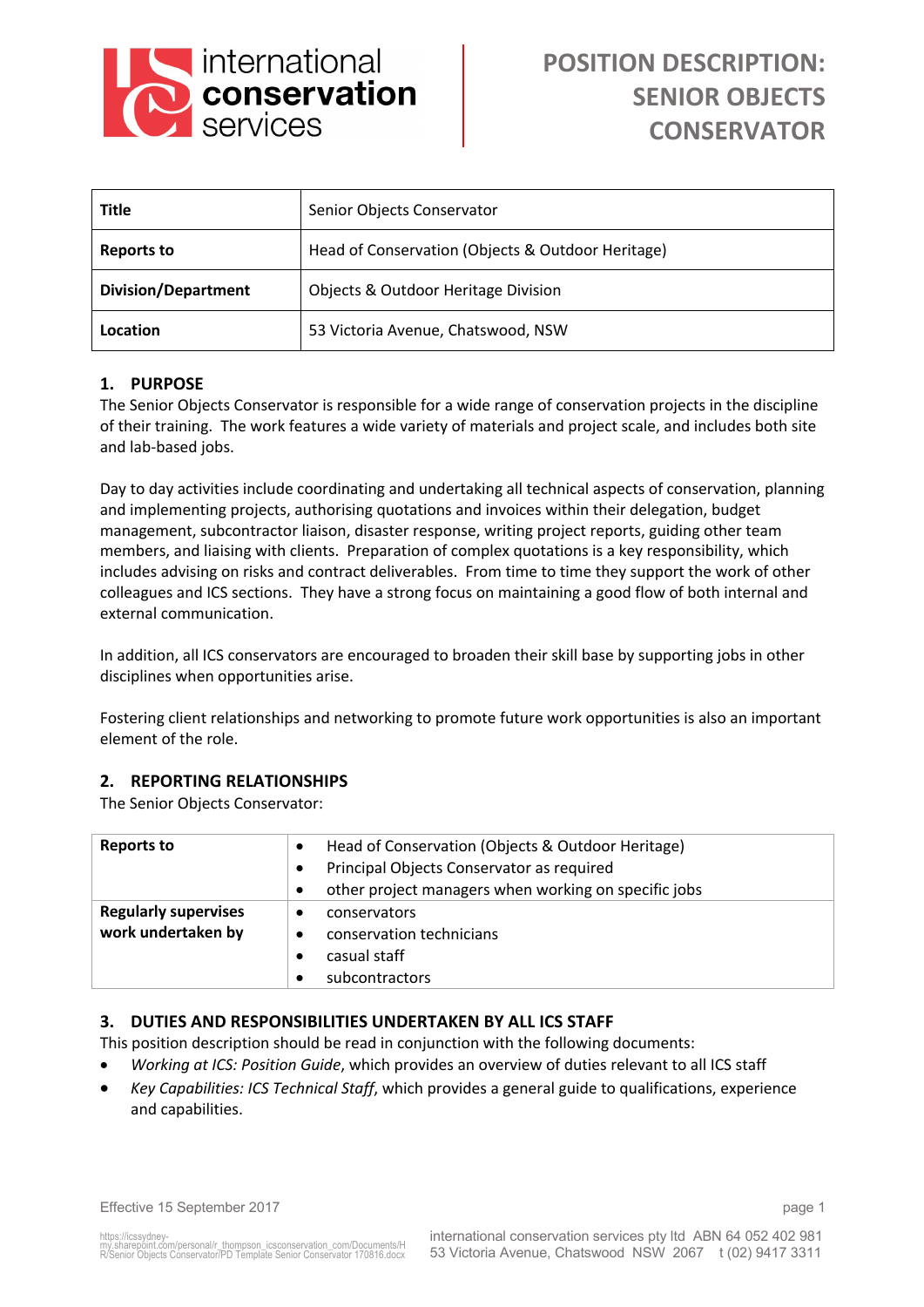

# **4. MAJOR RESPONSIBILITIES**

## **Conservation**

**Outcome:** On time, profitable, quality project outcomes are appropriate to client needs

- Develop conservation methodologies and quote on jobs in collaboration with team members and clients, including complex treatments, disaster response and preventive conservation.
- Conduct research and seek guidance from colleagues or contacts as required.
- Carry out conservation treatments to a high technical standard in accordance with the AICCM Codes of Ethics and Practice and the Australia ICOMOS Burra Charter.
- Work collaboratively in project teams, which may include conservators and specialist subcontractors.
- Work with and guide other staff as required, both within the team and in collaboration with other ICS teams.
- Ensure up to date treatment records are maintained.

## **Project Management**

**Outcome:** Project management skills are utilised to support successful job outcomes

- Provide effective handover of projects to Project Executives, and ensure team members have a clear understanding of client requirements and scope of work.
- Manage the review and delivery of contracts and subcontracted jobs.
- Use ICS processes and standard project management practices to plan and manage the delivery of profitable jobs.
- Communicate effectively with clients and colleagues about job requirements and work progress.
- Coordinate, write, review and advise on tender submissions, and obtain appropriate approvals.
- Actively identify and manage variations to scope on jobs.
- Ensure on time invoicing and record keeping for projects.

## **Client Relations**

**Outcome:** ICS clients are confident about our work and value their interactions with staff, resulting in ongoing, productive relationships

- Engage, inform and communicate effectively with the goal of providing excellent client service.
- Actively manage client expectations during the quoting and treatment stages of work.
- Identify ways to enhance job value (quality, financial, timing) for both clients and ICS, and discuss opportunities with ICS Management.
- Ensure clients are involved in decision-making at the earliest appropriate time.
- Provide regular advice to ICS Management about client feedback.
- Support ICS Management to effectively deal with client concerns.
- Represent ICS to key clients as their professional business contact.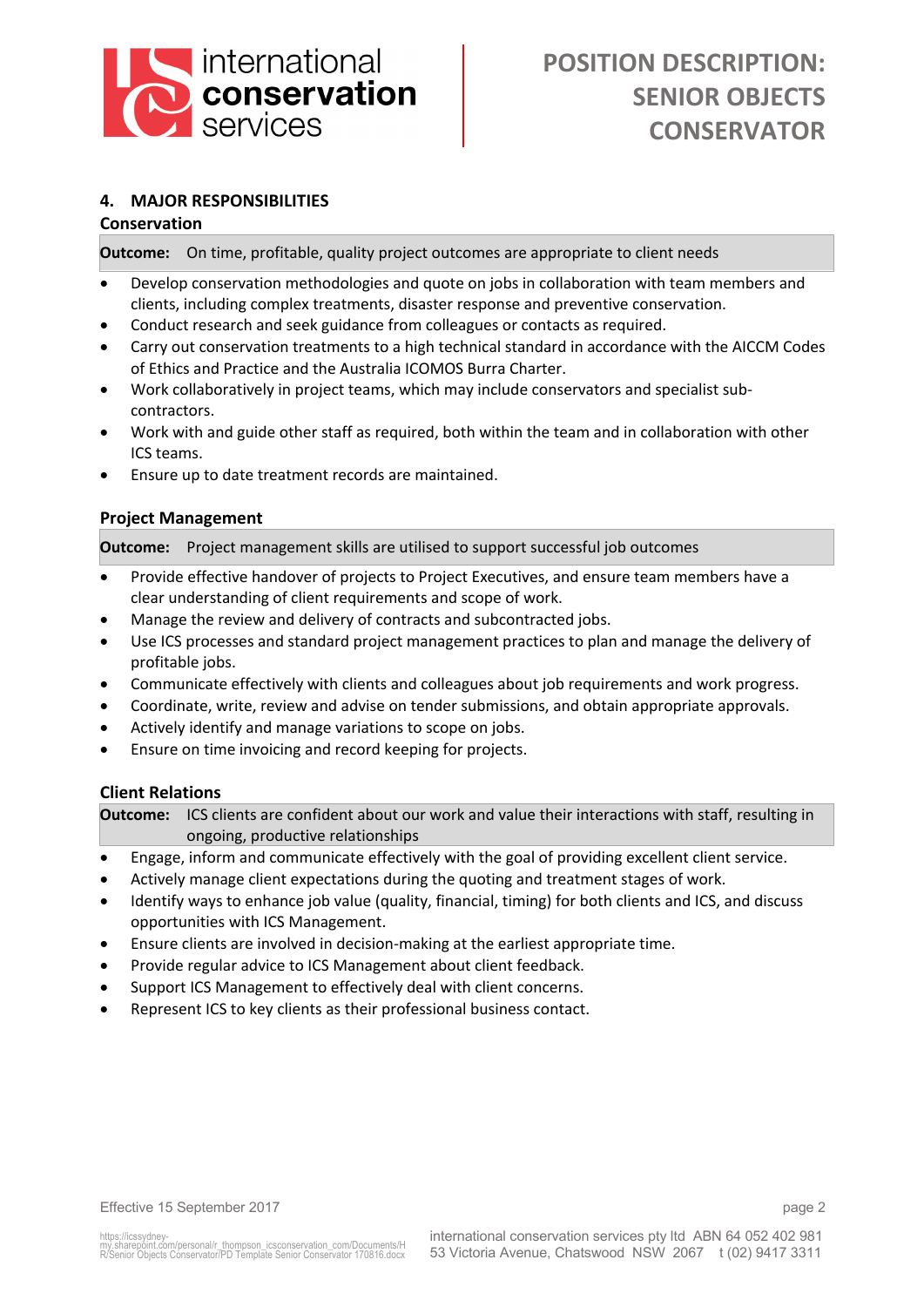

## **Teamwork and leadership**

**Outcome:** ICS conservation and administration teams function smoothly to maximise productivity and well-being of staff

- Coordinate or participate in team meetings, and support team administration including work allocation, staff utilisation and company administration.
- Support staff to identify and manage difficult jobs.
- Contribute to the skills development of peers and team members, eg. through sharing technical and professional insights and learnings.
- Ensure labs and equipment are properly maintained.

## **Work, Health and Safety**

**Outcome:** ICS is a healthy and safe work environment for all staff

- Take reasonable care and cooperate to protect the health and safety of self and others.
- Model safe work practices in own behaviours.
- See Working at ICS: Position Guide for more detailed information for all staff and Team Leaders.

#### **Business operations**

**Outcome:** ICS administration and management processes support the delivery of positive financial outcomes

- Support the timely production of invoicing and monthly financial reports.
- Identify and implement operational improvements.
- Engage with and contribute to the achievement of ICS strategic goals.
- Assist ICS management with staff recruitment.

#### **Professional Development and training**

**Outcome:** Personal career goals are nurtured and enhance ICS standing in the profession

• Actively engage in personal professional development, eg. through on-the-job acquisition of expertise, formal training, and through professional activities, organisations and events.

#### **Business development**

**Outcome:** Client relationships and networks are developed and maintained to promote prospective work opportunities

- Identify new business opportunities and work with new and existing clients to tailor ICS services.
- Work with ICS Management to implement marketing strategies.

#### **Promotion of ICS**

**Outcome:** Staff professional links enhance awareness of the value of ICS work

- Represent ICS at conferences and forums through papers, talks and providing advice as required.
- Engage in networking to build the reputation of ICS, eg. through professional associations and client contacts.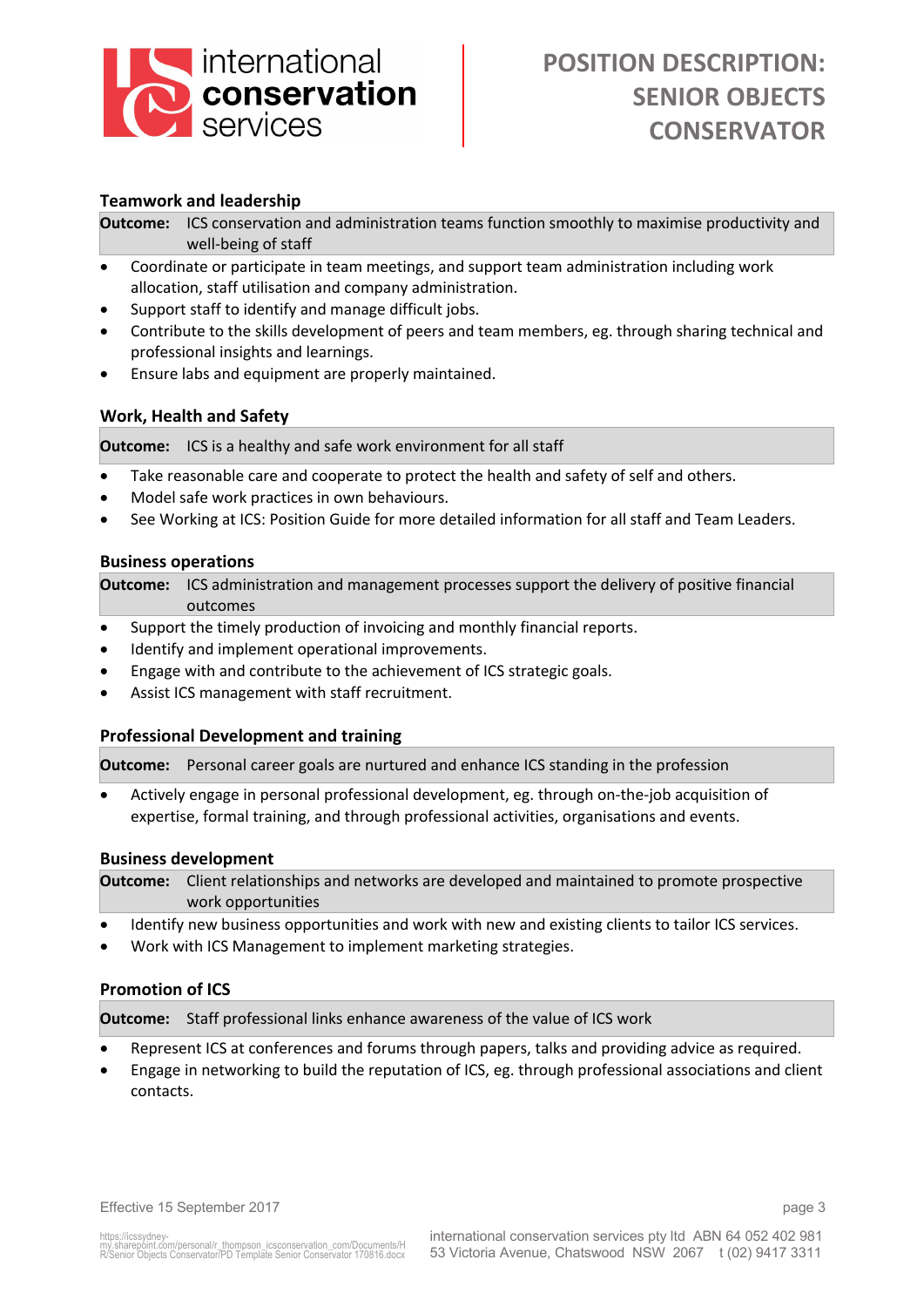

# **5. ADDITIONAL DUTIES**

There are no additional duties. OR add duties.

#### **APPROVALS AND REVISION**

| Written/revised by        | <b>Approved by</b>        | <b>Approval date</b> |
|---------------------------|---------------------------|----------------------|
| Ruth Thompson             | David West                | 15 August 2017       |
| <b>Operations Manager</b> | <b>Executive Director</b> |                      |
| Minor updates:            |                           |                      |
| Ruth Thompson             |                           | 24 November 2020     |
| <b>Operations Manager</b> |                           |                      |

Effective 15 September 2017 **page 4**